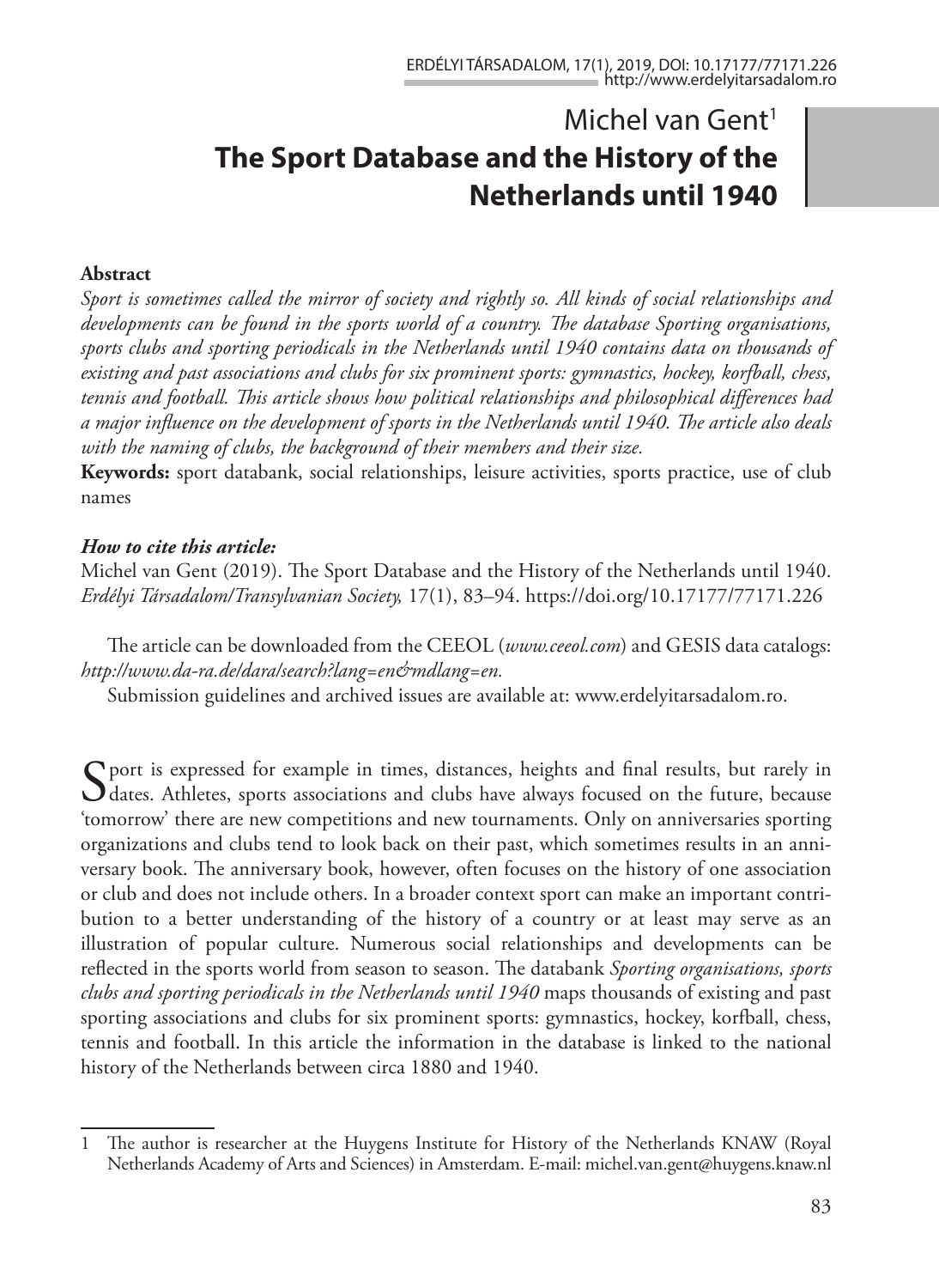#### The design of the database

On September 15, 2011, André Bolhuis, chairman of the NOC\*NSF (the Dutch Olympic Committee/Dutch Sports Federations), launched the database *Sporting organisations, sports clubs and sporting periodicals in the Netherlands until 1940* during a meeting at Papendal – the national training centre – near Arnhem. The database (further referred to simply as: Sport Databank) was compiled by the Huygens Institute for History of the Netherlands, part of the KNAW and currently located in Amsterdam. The digital database contains data on sports organizations and clubs established before the  $1<sup>st</sup>$  of August 1940 in the field of gymnastics, hockey, korfball, chess, tennis and football. For every branch of sport there is an introduction with background information about the organization of the sport until 1940, such as the number of national sports associations and their departments ('afdelingen' and 'kringen' in Dutch)<sup>2</sup>.

For national and regional sports associations, the records contain the name of the organization, the date of establishment, the objective and the periodicals in which the official announcements were published. In addition to the name and place of establishment, the records of the clubs state the date of incorporation (or first mention) and eventually the date of dissolution or merger (last mention), the objective, participation in competitions and the foundation of the association (neutral, Roman Catholic, Protestant Christian, Socialist or Jewish). If possible, abbreviations for club names are given in full. All in all, the database contains more than 16.000 records.

Gymnastics, hockey, korfball, chess, tennis and football were chosen because these sports are still among the most important sports in the Netherlands. They are also interesting from a historical and sociological point of view. Some sports became very popular (gymnastics, korfball, football) while others remained elitist due to the small number of practitioners (hockey, chess, tennis). There are sports with separate departments for men and women (gymnastics, hockey, tennis) and one sport that is played with mixed teams (korfball). It was also a conscious decision to opt for one mind sport (chess) as opposed to sports in which the entire body is involved.

The database ends on the  $1<sup>st</sup>$  of August 1940, because the new Nederlandsche Voetbalbond (Netherlands Football Association) was founded on this day. All existing football associations merged into this organization for the first time since the foundation of the Roman Catholic associations in 1915. The classification of the competition for the 1940-1941 season is still included for all clubs in all six sports to show the user where they were all classified, either in the national or in the regional league.

The database is equipped with a search page, whereby it is possible to search for clubs per province, per location, per association or per conviction (neutral, Roman Catholic, Protestant Christian, Socialist and Jewish) or combinations thereof. If desired, one can also search by year or period of incorporation (first entry). The results can be arranged alphabetically by club name or chronologically by year of incorporation or by last entry. The record van A.F.C. Ajax of

<sup>2</sup> See http://resources.huygens.knaw.nl/sportbondenclubsperiodieken for more information.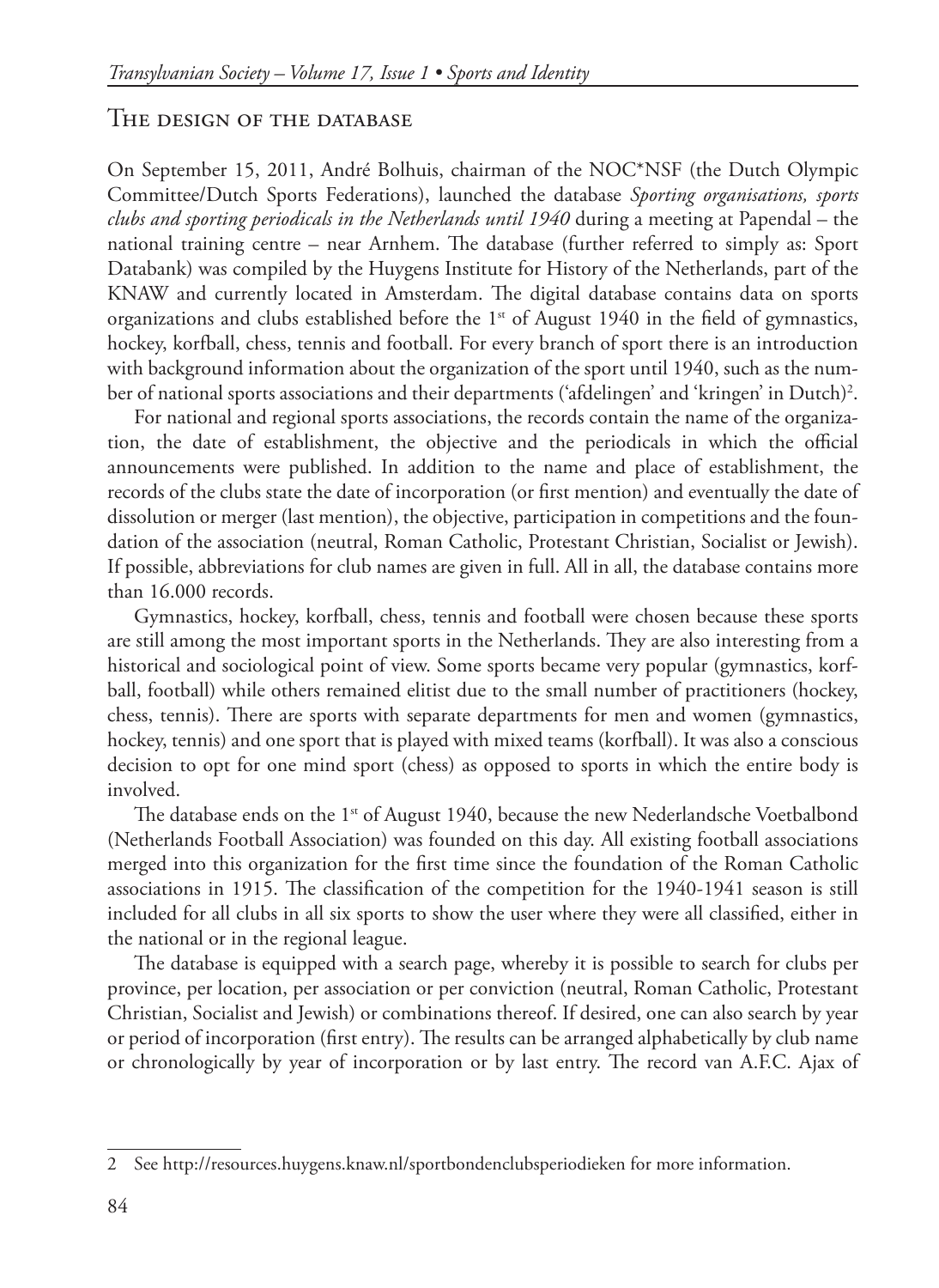Amsterdam, the best known and most successful football club in the Netherlands, is given as an example of the records in the database in Appendix 1.

### The sources

Archives of national and regional sports associations form the basis of the database. After all, they provide information about some of the clubs over the same period. This includes address books, registrations, the beginning and end of membership of clubs and other official announcements, annual reports and final positions of competitions. Many associations have left little or no archival material behind, especially from their first years of existence. In that case, data from national, regional and local newspapers were sought as compensation. Prime sources were *Delpher*, the large collection of digital newspapers and magazines of the Koninklijke Bibliotheek (Royal Library of the Netherlands), and collections of archive institutions.3

Hardly any archives of individual sports clubs have been used. After all, these mainly contain documents from one specific club and they give little or no information about other clubs from that period. Jubilee books of clubs have been consulted, because they often give details about the establishment of a club and their subsequent performances.

The names of the founders of associations and clubs are only included in the records if they were mentioned in the sources. The database does not specify the colors of the club suit, the number of members from season to season or the location of the accommodations. After all, the number of clubs is so large that this can never be done properly or completely in a short time. Also the performances of the best teams are not included in the records, only when they have played in the national competition and in the regional competition.

The database contains more than 16.000 records of sporting organizations and clubs that were established before August 1, 1940. On the basis of this data, a great deal can be learned about the rise of sport in the Netherlands and the relationship between sport and society. Some examples of this will be given below.

### The rise of sport in the Netherlands until 1940

Most modern sports were introduced in the Netherlands in the period between around 1840- 1910. This happened in a society that was divided into different groups: liberal-Neutrals, Roman Catholics, Protestants, Jews, socialists and communists. In historiography the term pillarization ('verzuiling' in Dutch) is used to describe this kind of society. Each group had its own social circles, its own political party, schools and social organizations, newspaper and later radio broadcasting. People mainly dealt with people from their own group and didn't have much contact with other groups. There were big differences between rich and poor within this

<sup>3</sup> Please note that this only concerns newspapers and magazines that were already digitized in 2011.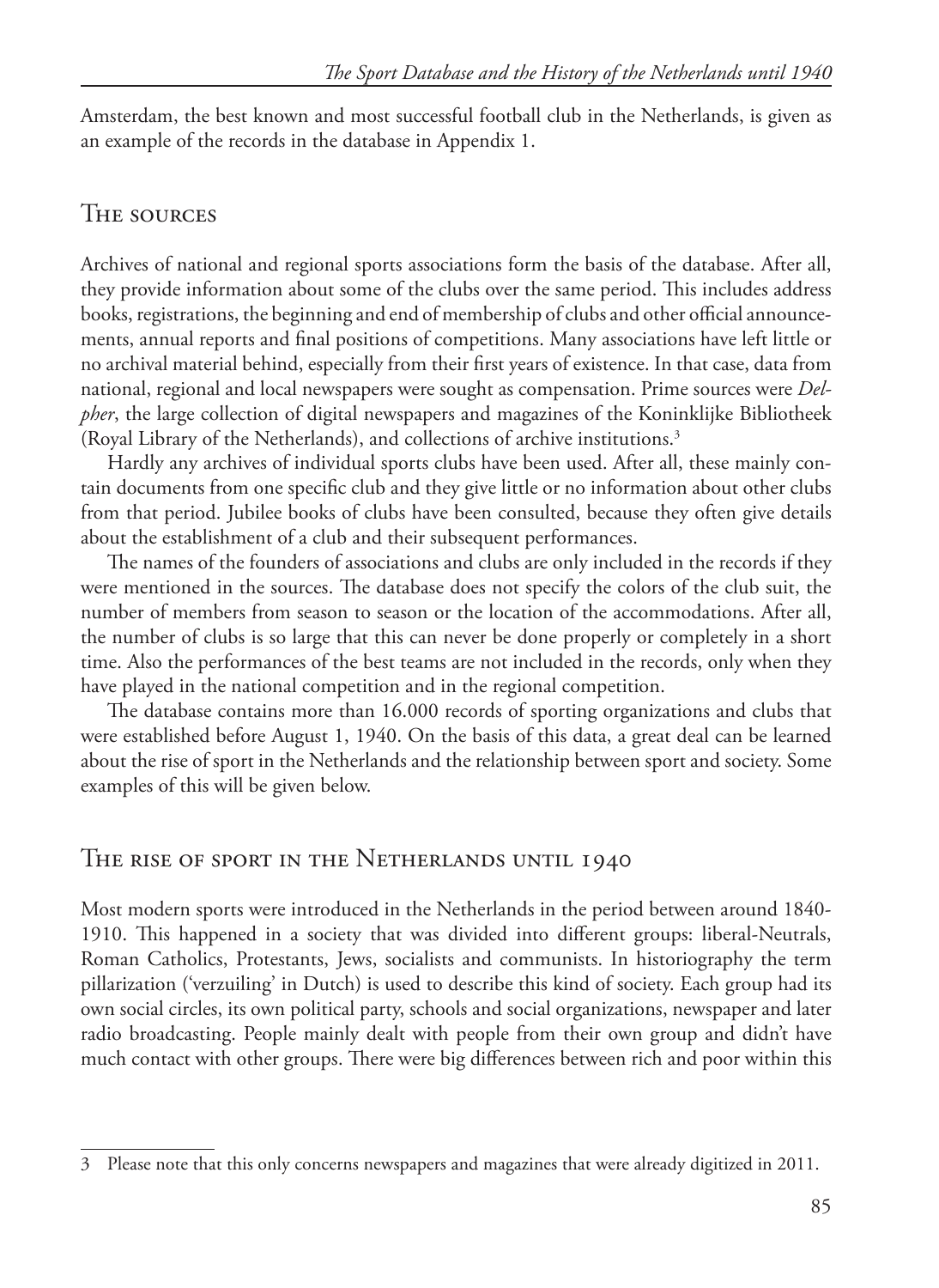society as well. Many still had to go to work or school on Saturday, leaving Sunday as the only day for relaxation.

Initially, only the upper classes had money and time for sporting activities. They could buy the necessary clothing and equipment and they could lay out or rent fields to play their sport. Later the lower classes of society also joined in sports activities, leading to the foundation of neutral national sports associations: gymnastics (1868), chess (1873), football (1889), hockey (1898), tennis (1899) and korfball (1903), to limit ourselves to the six sports of the database. However, none of them had member clubs in all eleven provinces of the country in the first decades of their existence.

The national government and most municipalities thought that sport was a private matter that did not need financial support from public funds. Some large cities gradually started to spend money for the construction of sports fields, the construction of gyms and the like, but in smaller towns and villages sports practice could be opposed by political parties based on religion, invoking the Sunday Act of 1815.

Many Catholics and Protestants objected to sports on Sundays, because that was a threat to Sunday rest and church attendance. Catholics wanted to allow sport on Sunday after the mass celebration, but the practice of sport had to be under the supervision of the local clergy. The Protestants were content with sporting activities only on Saturday afternoon.

During the First World War (1914-1918), many young men were mobilized for national defense. The army command let them do sports for relaxation, because this was good for their physical condition and for team building. Many soldiers wanted to continue their sporting activities after their release from the army and they established their own sports clubs or joined existing ones. From 1919 a new workers' law applied, whereby every employee was given a free Saturday afternoon and a free Sunday. These changes triggered a growth in the number of sports clubs, as is shown in Appendix 2. Many saw the importance and usefulness of practicing sport for society. This was also officially acknowledged, because between 1918 and 1940, Queen Wilhelmina gave numerous neutral sports associations the right to call themselves 'Royal' ('Koninklijk' in Dutch), as can be seen in Appendix 3.

However, sport remained suspicious in Catholic and Protestant circles, as they did not want mass sporting events on Sundays. In 1928 the Olympic Games were held in Amsterdam. It was typical of social and political relationships that the government did not provide financial support to the organization. All necessary funds for the Games were brought in by private initiative. The Olympic Games greatly increased the active and passive interest in sports in the Netherlands. The participation of the Dutch national team in the World Football Championships in 1934 and 1938 also generated a great deal of enthusiasm in society. Despite the economic crisis of the 1930s, the number of sportsmen and the interest in sport in the media (radio and newspapers) would only increase.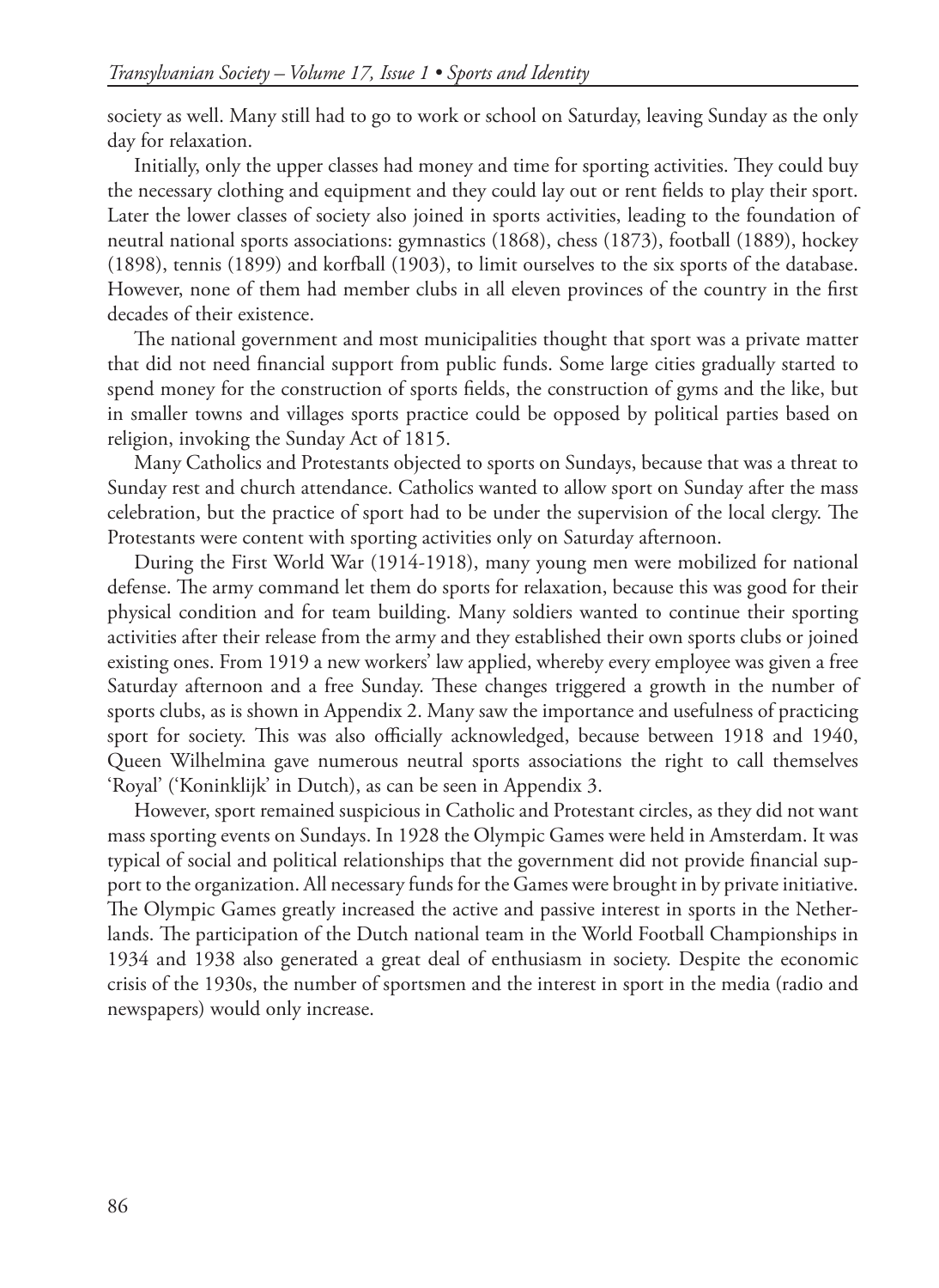#### Sports and philosophies of live

The existence of several social groups in society had a massive impact on the development of sports in the Netherlands<sup>4</sup>. If one didn't have a specific philosophy of life, one could set up a club and join the neutral association of that sport. Catholics and Protestants, however, did not want to let their sons and daughters exercise with peers outside their group. Therefore, they had to set up their own sporting organizations.

Between 1915 and 1919 all Catholic football clubs founded their own organization with the help of the Roman Catholic Church. All five dioceses in the Netherlands got their own football association (Breda, Den Bosch, Limburg, Utrecht and Haarlem). They had a R.K. Federation of R.K. Football associations to organize a national competition. A similar structure based on dioceses with a national federation developed for gymnastics as well. All Catholic clubs were given a spiritual advisor, usually the local pastor. There were no Catholic sports associations in the other four sports of the database. The Protestants established a national gymnastics association in 1910, a national korfball association in 1920 and a national football association in 1929.

In 1926, the socialists founded their own Nederlandse Arbeiders Sportbond (N.A.S.B., the Dutch Workers Sports Association), which offered several branches of sport to its members. This was completely different from the neutral and confessional sporting organizations. Some socialist football and korfball clubs, however, preferred to become member of the neutral civic sports associations (the "burgerlijke bonden" in the socialist jargon), because they had more opponents here in their immediate environment. The Jews and communists also had their own sports clubs, but they were too small and too far apart to organize their own competitions. They also had to join the neutral sports associations if they wanted to play matches on a weekly basis.

In football, there were also all sorts of regional and local organizations, which did not join the neutral national football association. This often happened because they had few members and preferred to take care of their own affairs. In large cities such as Amsterdam, Rotterdam, Utrecht and Groningen there were also office football associations with teams from local companies and institutions. They played their games on Saturday or Sunday afternoons.

Hockey had two neutral national organizations, one for men (founded in 1898) and one for women (founded in 1911). This division based on sexes was unique in Europe. They would not merge until 1941. Tennis only had one national neutral association. Many hockey and tennis clubs were socially exclusive and had regulations for joining the club (ballotage). Both associations had strict admission requirements as well, so that not every club could become a member of the association. Each aspiring member had to be nominated by two clubs that were already members of the association before joining the organization. All other sports associations didn't have such strict rules. The first hockey clubs in the Catholic south were founded in the 1930s, but they would not join the neutral association until after 1940. There were hardly any Catholic tennis clubs, because the clergy were not in favor of mixed sports.

<sup>4</sup> See Appendix 3.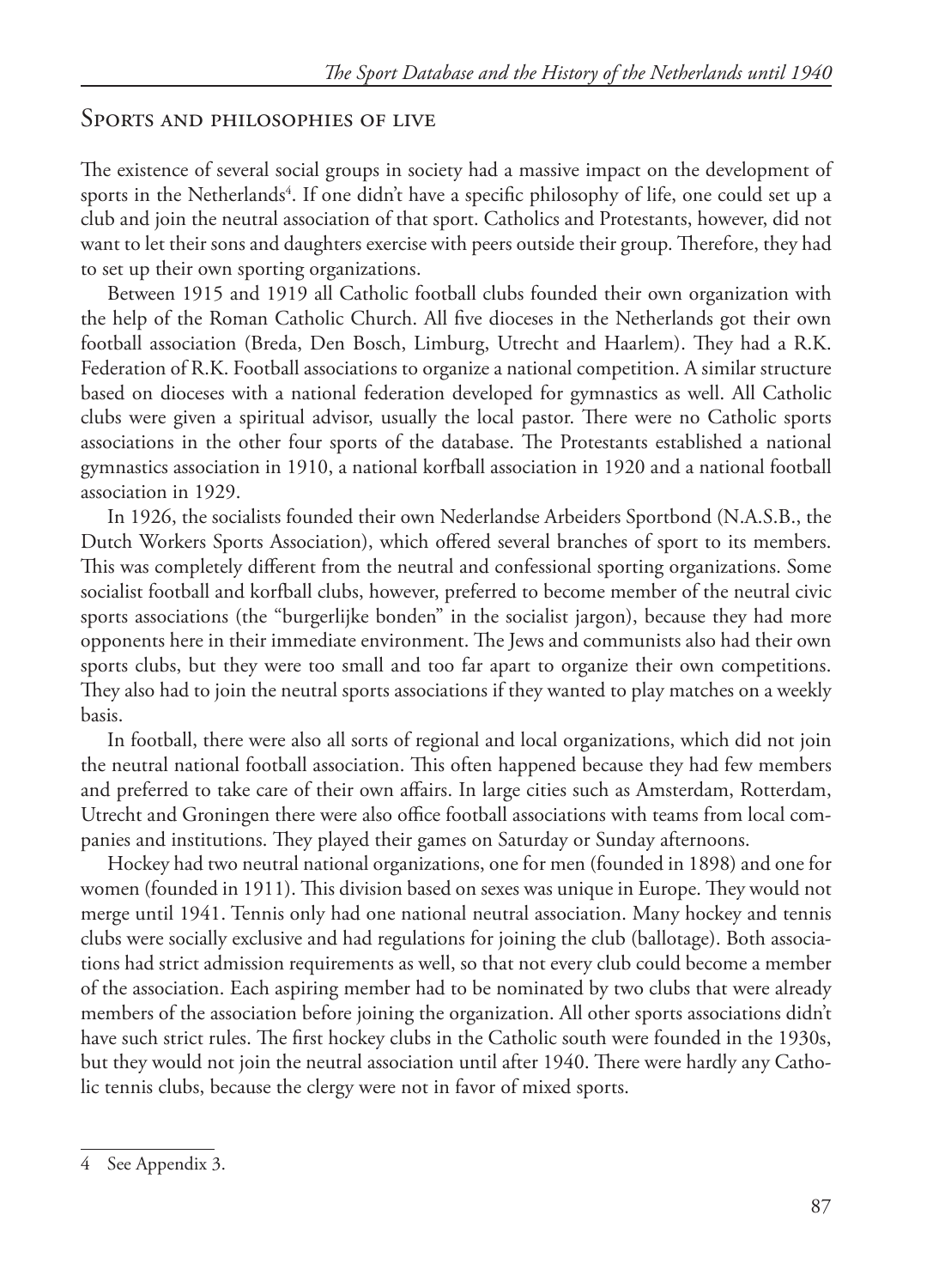Chess was such a modest sport in the Netherlands that one neutral national organization was sufficient. There were Catholic and Protestant clubs affiliated with the association in the 1930s, but the games were always played on weekday evenings, so the problem of playing on a Sunday did not exist here.

Therefore religion and political views definitely had an influence on the practice of sport. In the 1920s and 1930s the neutral N.V.B. (Netherlands Football Association) had a national competition divided in five districts (West I and II, North, East and South). In four districts there were separate competitions for first teams and for lower teams except in the South district. In North Brabant and Limburg there were not enough neutral clubs so that the first teams had to compete against the best lower teams of other clubs in the same national competition. The neutral Nederlandsche Korfbalbond (Netherlands Korfball Association) hardly had any clubs in North Brabant and Limburg because the Catholic clergy opposed mixed sports here. There were mixed korfball clubs only in large cities such as Den Bosch, Breda, Tilburg, Eindhoven and Helmond because only in these towns were enough non-Catholics to set up and maintain clubs. It was not until the late 1930s that more korfball clubs emerged in the two southern provinces, but those were only women's korfball clubs. The Christian gymnastics and korfball federations and the N.A.S.B. also hardly had any clubs below the major rivers Rhine, Waal and Maas. On the other hand, the Catholic sports associations had none or a few clubs in the northern provinces Groningen, Friesland and Drenthe.

#### A closer look at sport clubs

As Appendix 2 indicates, more clubs were established every decade than in the previous decade. Only in the 1930s was there a slight decline due to the economic crisis. These figures should not be taken as absolutes; they mainly serve to indicate a trend. Research has shown that many clubs were small and that they only had one team in the competition. This meant that a lot of clubs disappeared as quickly as they came to the scene because of lack of members, financial problems and cancellations. Others had to merge with neighboring clubs in order to survive. If a club wanted to play in the national league of the Nederlandsche Voetbalbond, it had to have at least forty members (almost four teams). The entry requirement at the R.K.F. (Catholic Football Association) was twenty members, so one team with nine reserves. In 1919, D.E.V. (Amsterdam) was the only club in the competition of the Nederlandsche Korfbalbond with more than a hundred members (106). T.O.G. (Lochem) was the smallest with fifteen members, or twelve field players and three on the reserve bench. In 1935, only Blauw Wit (124) and R.O.H.D.A. (119), both from Amsterdam, had more than a hundred members in the Nederlandsche Korfbalbond. It is no coincidence that the largest korfball clubs came from the largest city in the Netherlands. Lochem was just one of the many small towns in the Netherlands, located in the province of Gelderland.

The database makes it clear that certain club names were very popular in the Netherlands. Countless clubs were called Ajax, Excelsior, Olympia, Sparta, Volharding, and so on or had abbreviations such as H.B.S. (Hold On Firmly), K.D.O. (Strength Through Exercise), O.D.I. (Relaxation By Effort) or S.S.S. (Sport Steals Muscles). Certain color combinations derived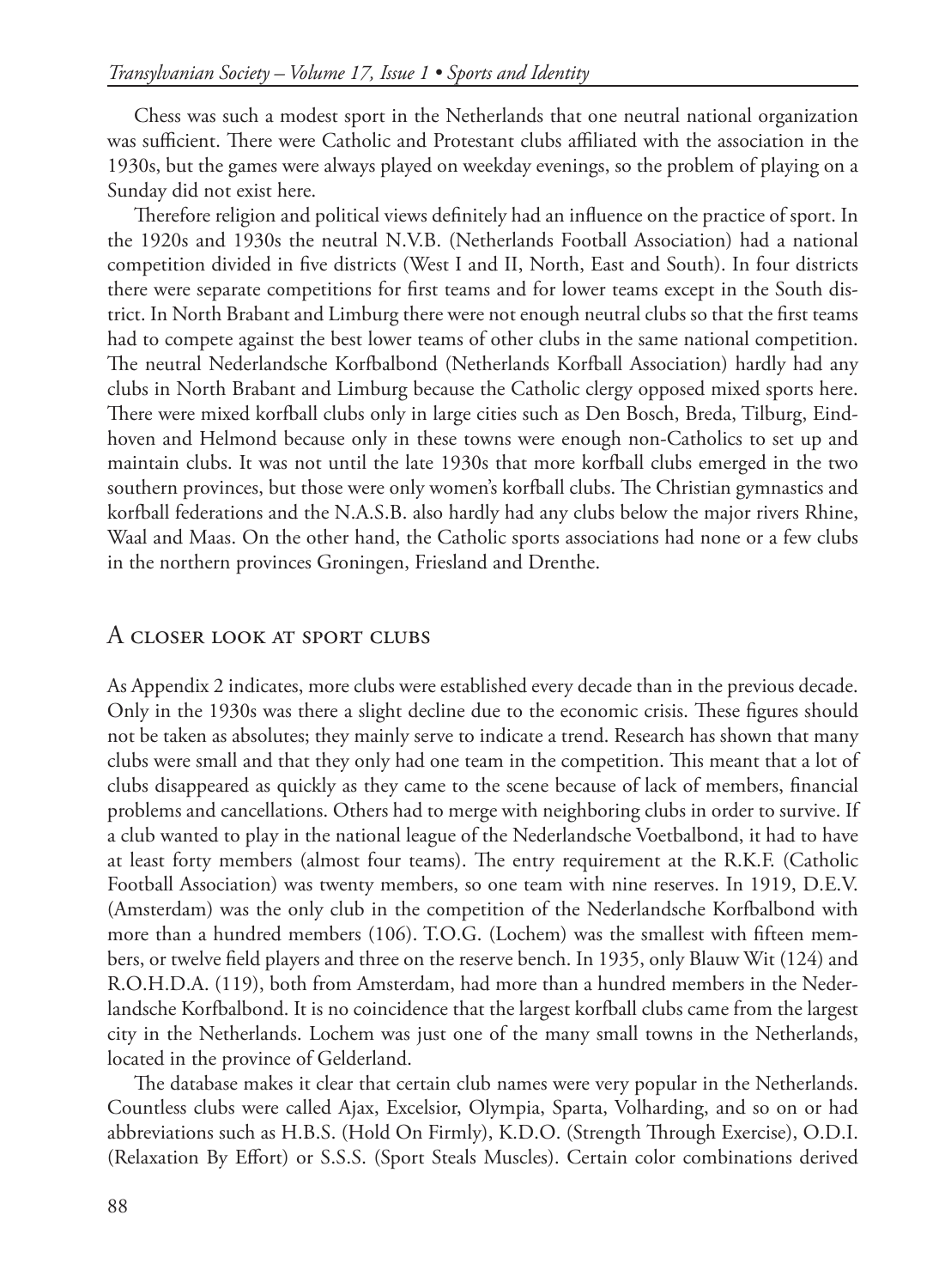from the club kit were also used as a club name, such as Rood Wit (Red White), Blauw Wit (Blue White), Groen Wit (Green White), Oranje Wit (Orange White) and so on. Many clubs linked their sport to their location, such as M.V.V. (Maastrichtsche Voetbal Vereeniging), S.V.V. (Schiedamsche Voetbal Vereeniging) and V.V.V. (Venlosche Voetbal Vereeniging) and A.K.C. (Almelosche Korfball Club), D.K.C. (Delftsche Korfball Club) and P.K.C. (Papendrechtsche Korfball Club).

Some sporting organizations tried to regulate the tangle of club names to avoid errors in their administrations. The Nederlandsche Voetbalbond tried to introduce unique club names through registration. A.F.C. Ajax was among the first clubs to be registered; it got number 32 – 19115 . The Nederlandsche Korfbalbond also had a registration, but these registrations only applied to their own members. Other sporting organizations did not take their registrations into account.

In May 1940 the Germans occupied the Netherlands. Only a few weeks later, on July 31, 1940, a new Nederlandsche Voetbalbond was established with all neutral clubs combined with all clubs of the Roman Catholic, Protestant and Socialist organizations and office football associations. Officials feared the Germans would force a merger and decided to bring their clubs together on their own terms. The new national football association enforced uniformity of club names by adding the year of establishment (A.D.O. versus A.D.O. 1920 and Blauw Wit versus Blauw Wit '34), by the addition R.K. of Roman Catholic or C. of Christian (A.V.V. versus R.K.A.V.V. and G.V.V. versus R.K.G.V.V. and C.G.V.V.) or by the addition of the (first letter of the) name of the location (Ajax Amsterdam versus Ajax Breedenbroek and D.O.S. versus D.O.S.R.). Anyway, the database helps the user find a club from the jumble of clubs with almost the same names or abbreviations.

The names of the sports clubs sometimes also reveal the social background of their members. There were clubs where all players came from the same neighborhood (Het Funen, Feijenoord, Laakkwartier), from the same school (H.B.S., De Eerste Vijfjarige and Gymnasiasten Korfbalvereeniging) or from the same parish (Sint Anna, Sint Lodewijk, Sint Willebrordus). Some clubs were founded by students of a university and were only open for others students. A.E.G., Hema and Shell started as company clubs, but this caused problems when they wanted to join the N.V.B. They registered their names as abbreviations for Allen Eén Goal (All One Goal), H.E.M.A (The Team With Ambition) and S.H.E.L.L. (Sport Keeps Every Body Limber). In korfball, clubs as Gemeente Telefoon and Stedelijke Gasfabrieken comprising employees of the municipal telephone company in Amsterdam and the municipal light factories in Leiden. Some clubs came from the total abstinence movement, such as Blauwe Vogels (Blue Birds) and D.O.T.O. The last abbreviation stood for Through Abstinence Comes Development. A.G.O.V.V. started out as Apeldoornsche Geheel Onthouders Voetbalvereeniging (Apeldoornsche Fully Abstaining Football Club), but later admitted alcoholic beverages within the club. The abbreviation was then adjusted to Alleen Gezamenlijk Oefenen Voert Verder (Only Common Practice Provides Progress). Some socialist clubs took the name N.A.S.B. after their organization, followed by the town in question.

<sup>5</sup> See Appendix 1.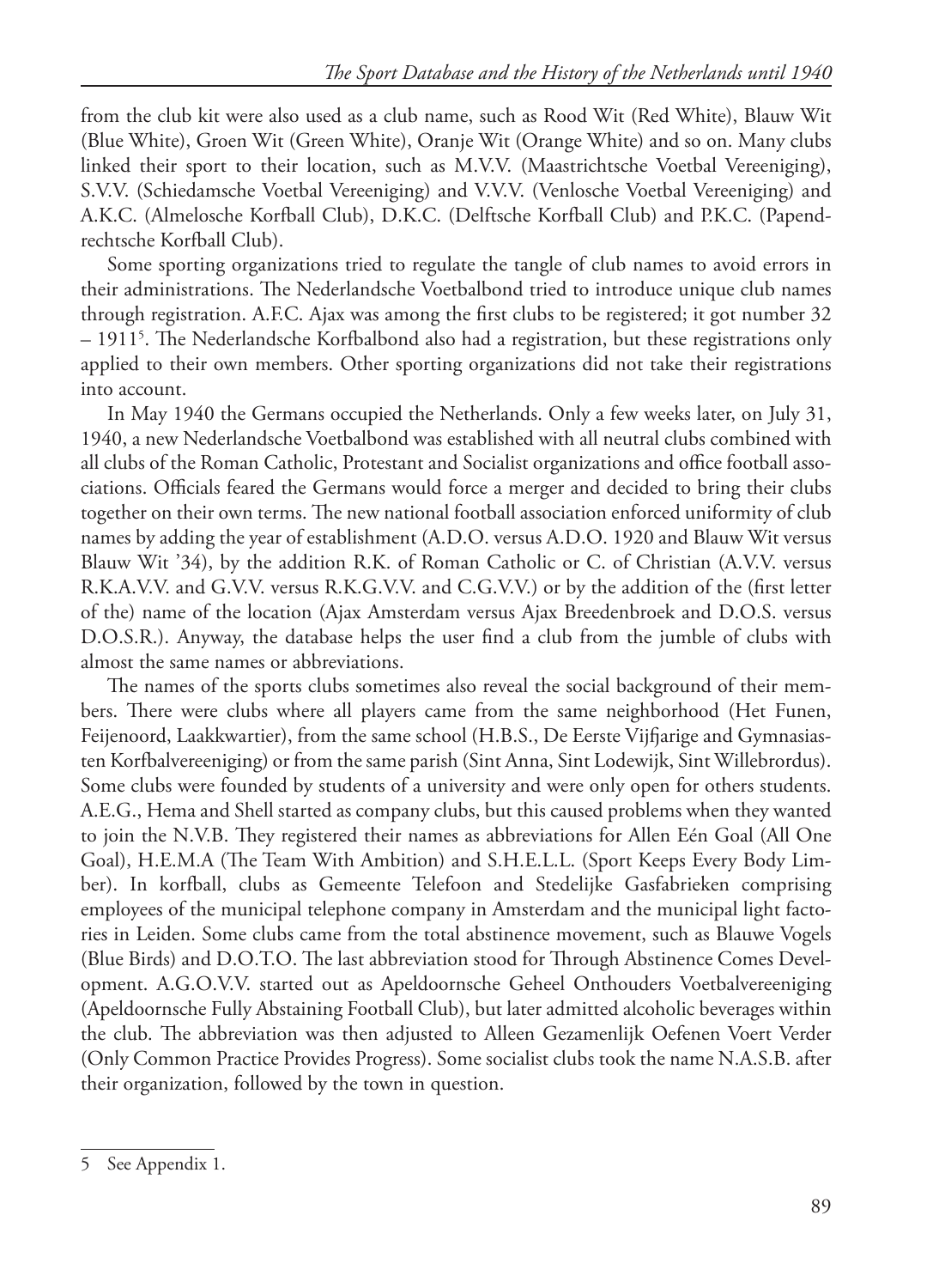All clubs in the database have foundation dates or a first mention. However, these dates are not always 'hard facts'. Members of the oldest sports clubs didn't always record the exact birthday of their club. They sometimes chose a date just to be the oldest club in the city or to be one of the first clubs in the country. Some clubs took the date of joining a sport association as a foundation and made themselves younger than they were in fact. Certain clubs had a turbulent history in which they were established and dissolved several times under the same club name. It appears that they sometimes chose the oldest foundation date to give their club a respectable age. For club mergers, the founding date of the oldest merger partner was often used for the same reason. Some clubs started with one sport, but later also got a division for other sports. These so-called "omniverenigingen" used the original founding date for all departments. In the database, all departments are listed separately for their specific sport with their 'real' date or year of establishment.

#### THE DATABASE IN THE FUTURE

The database *Sporting organizations, sports clubs and sporting periodicals in the Netherlands until 1940* contains a wealth of information about sport associations and clubs that were active in six prominent sports. It is a wonderful source of inspiration and background information for research into the sports history of the Netherlands.

Archives of sports associations and sports clubs can be used for broad social research. One can beautifully illustrate the pillarization in the Netherlands and the influence of faith and politics on sport on the basis of the records of the database, as illustrated above. Other interesting issues such as the role of women in sports and the emancipation of workers in sports can also be adequately studied with archival documents from sports federations and sports clubs.

The database helps interested parties with data about sport associations and clubs and through references to relevant archive material. The records do not contain details such as the composition of the board and the committees, the membership numbers, the performances and the accommodations. It would take too much work to collect such data, but the interested researcher can find it himself/herself in the federation magazines and club archives. Even genealogists can use sports archives, because many people in the Netherlands got married to another member of a sports club and some families can sometimes be found for generations at the same sports club.

Currently, the Sport Database contains more than 16.000 records from roughly the period 1800 to 1940. The Huygens Institute for History of the Netherlands intends to expand the database up to December 31, 1999, so that all kinds of developments come to light in the even longer term. The expansion will take place in parts. The first supplement is planned for next year with a new version for the part up to 1940 and a new part for 1940-1945. The first contains additions and improvements for the part up to 1940 based on digital newspapers and magazines that came online from 15 September 2011 onwards. The second will contain new information about sports in the Netherlands during the Second World War.

With the end date of December 31, 1999, all mergers between neutral and denominational sporting organizations are also covered. In 1940 all national football associations merged into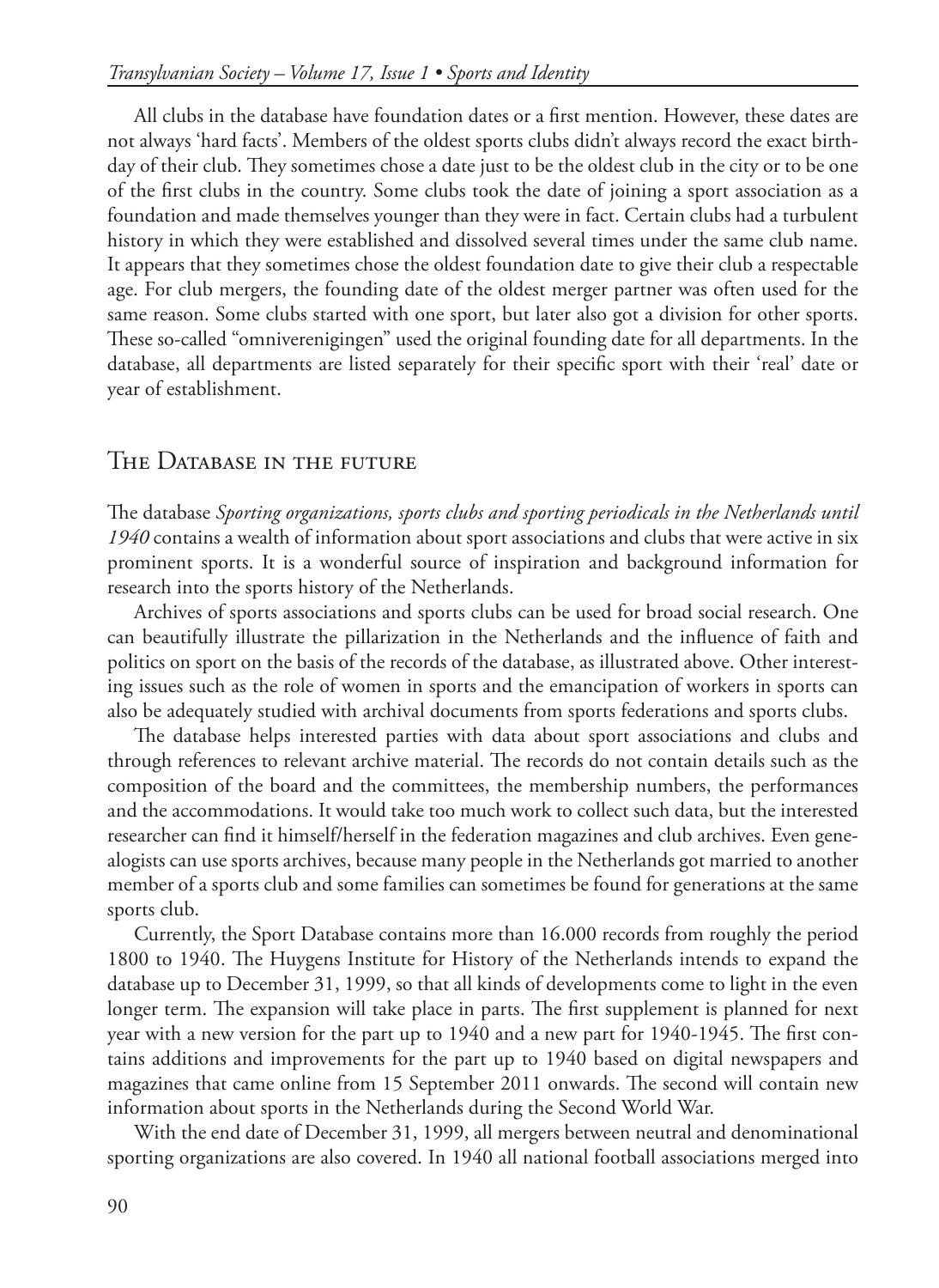a new one Nederlandsche Voetbalbond. In 1973 the Christian Korfball Association merged with the neutral Korfball Association. In 1987 the Catholic gymnastics association joined the neutral gymnastics association and in 1999 the Christian gymnastics association did the same (see Appendix 3). This meant the end of sports federations on a religious basis in the Netherlands. In short, the Sport Databank will continue to be an important tool for research in the future.

### **BIBLIOGRAPHY**

- Anonymous (1938). *Koninklijke Nederlandsche Hockey-Bond 1898-1938.* Amsterdam: Ellerman, Harms & Co.
- Bakker, J. J. Th. (1947). *Het Koninklijk Nederlandsch Gymnastiek Verbond. Belangrijke factor voor het herstel der Nederlandsche volkskracht. Historische groei, organisatorische opbouw en culturele betekenis.* Bergen op Zoom: De Zoom.
- Buuren, W. van (ed.) (2006). *Bibliografisch apparaat voor de Nederlandse sportgeschiedenis*. Nieuwegein: Arko Sports Media.
- Derks, M., & Budel, M. (1990). *Sportief en katholiek. Geschiedenis van de katholieke sportbeweging in Nederland in de twintigste eeuw.* Nijmegen: Katholiek Documentatie Centrum.
- Diverse auteurs (1949). *Dat is korfbal: handboek voor de korfbalsport.* Rotterdam: Nijgh & Van Ditmar.
- Dona, H. (1981). *Sport en socialisme. De geschiedenis van de Nederlandse Arbeiderssportbond 1926-1941.* Amsterdam: Van Gennep.
- Gent, M. J. van (2011). What's in a name? De opstelling van de Koninklijke Nederlandsche Voetbalbond ten aanzien van clubnamen tot 1945. *De Sportwereld. Magazine voor geschiedenis en achtergronden van de sport* 61-62 (winter 2011), 3-12.
- Gent, M. J. van (2016). "Mannen met baarden spelen tegen en met schoolmeisjes." Korfbal en de emancipatie van de vrouw als sporter. *Historica. Tijdschrift voor gendergeschiedenis* 39-2 (2016), 14-19.
- Lucassen, J., & Van Der Roest, J.-W. (red.) (2018). *Sportverenigingen in Nederland. Veerkrachtige verbanden voor sport.* Nieuwegein: Arko Sports Media.
- Miermans, C. (1955). *Voetbal in Nederland: een onderzoek naar de maatschappelijke en sportieve aspecten.* Assen: Van Gorcum en Comp. N.V.
- Scholten, H. J. G. M. (1999). *"Het loopt hier ongenadiglijk mat." Het schaakleven in Nederland in de negentiende eeuw. De sociaal-culturele achtergrond van het ontstaan van schaakclubs.* Bilthoven: Scholten.
- Stokvis, R. (1979). *Strijd over sport. Organisatorische en ideologische ontwikkelingen.* Deventer: Van Loghum Slaterus.
- Vreedenburg, C. (1939). *40 Jaar N.L.T.B. Jubileum-blad van den Nederlandsche Lawn Tennis Bond.* Amsterdam: 't Kogschip.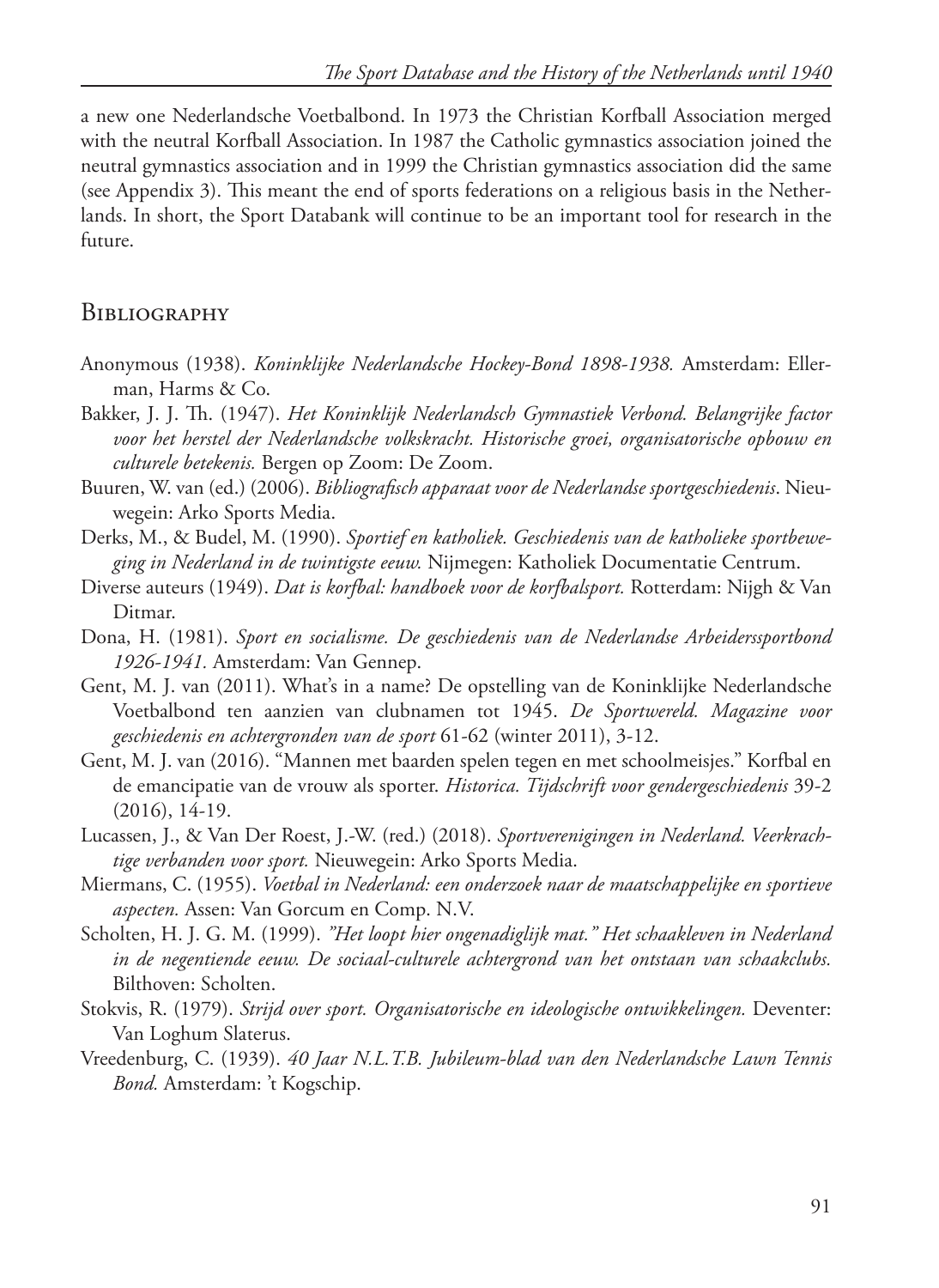### **Appendix 1** The record of A.F.C. Ajax Amsterdam in the Database Sport.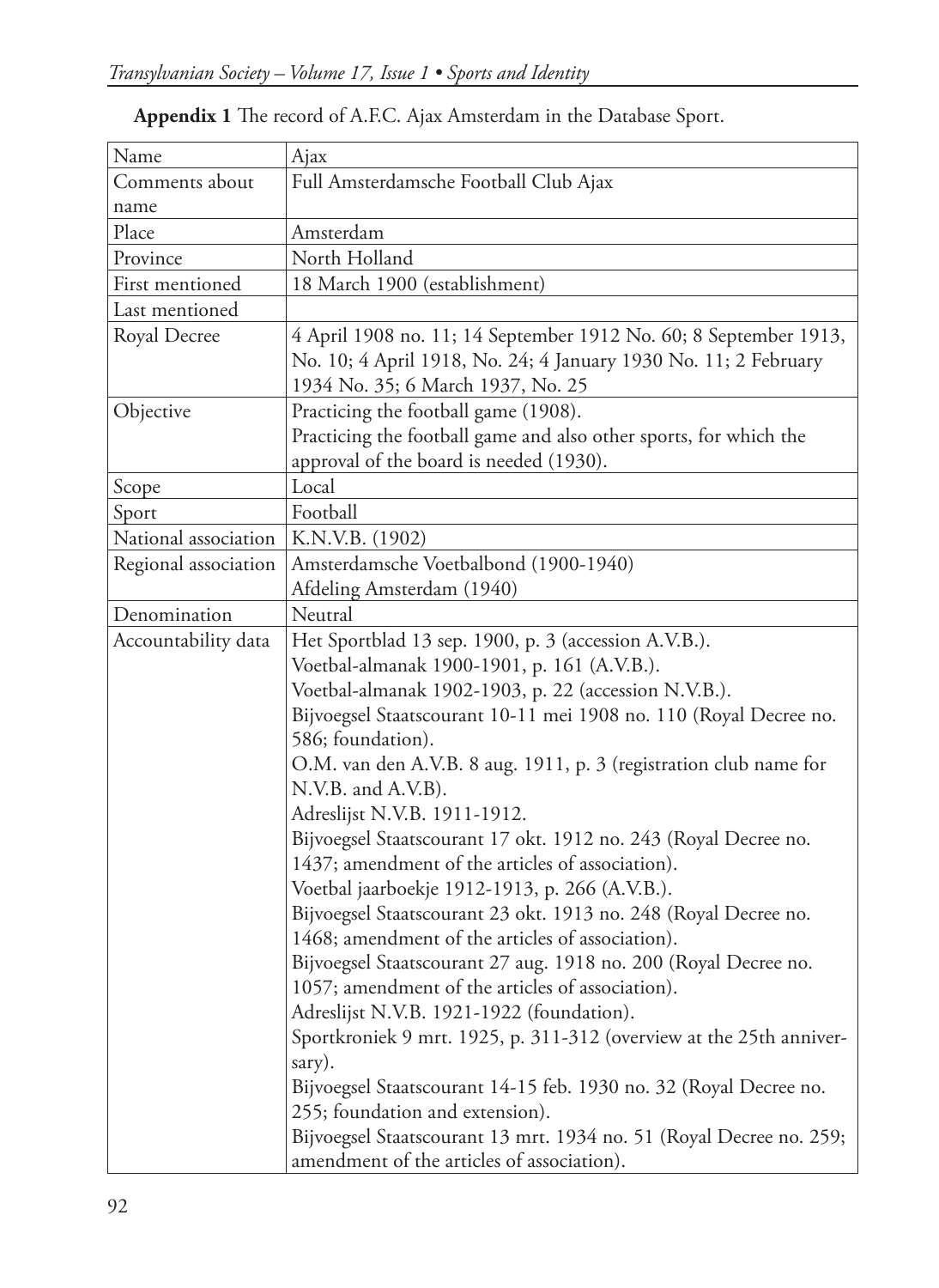|         | Bijvoegsel Staatscourant 23-24 apr. 1937 no. 77 (Royal Decree no.   |
|---------|---------------------------------------------------------------------|
|         | 263; amendment of the articles of association).                     |
|         | Sportweek 26 aug. 1937, p. 23 (Saturday A.V.B.).                    |
|         | Het volk 7 okt. 1940, p. 9 (reserves in District Amsterdam Sunday). |
| Remarks | Ajax (Amsterdam) was registered as 32 - 1911.                       |
|         | The amendment to the articles of association of 1912 concerned the  |
|         | establishment of associate members; that of 1918 minimum age of 16  |
|         | for working members.                                                |

**Appendix 2** Foundations of new clubs in the Netherlands between 1850 and 1940. All sport clubs are included even the ones that didn't became member of a sports association. The numbers are only indications. Most of the new clubs disappeared in the following years because of cancellations, financial problems or mergers.

| Period    | <b>Gymnastics</b> | Hockey | Korfball | Chess | Lawn tennis | Football |
|-----------|-------------------|--------|----------|-------|-------------|----------|
| 1850-1860 |                   | -      | -        | 18    | -           |          |
| 1861-1870 | 16                | -      | -        | 16    | -           |          |
| 1871-1880 | 61                |        |          | 22    |             |          |
| 1881-1890 | 169               | -      |          | 23    | 21          | 70       |
| 1891-1900 | 133               | 15     | -        | 54    | 39          | 189      |
| 1901-1910 | 325               | 36     | 89       | 60    | 53          | 685      |
| 1911-1920 | 299               | 34     | 347      | 68    | 438         | 2201     |
| 1921-1930 | 417               | 82     | 638      | 159   | 293         | 3567     |
| 1931-1940 | 342               | 132    | 487      | 393   | 322         | 3350     |

**Appendix 3** The national sporting organizations of the six sports of the Sport Database. The dates and K in brackets indicate the year in which Queen Wilhelmina gave permission to use the adjective Koninklijk (Royal).

Gymnastics

| Name                     | Denomination         | Founded | Dissolved |
|--------------------------|----------------------|---------|-----------|
| (1919; K) N.G.V.         | Neutral              | 1868    | 1987      |
| (1966: K.) N.C.G.V.      | Protestant Christian | 1910    | 1999      |
| R.K.N.G.B.               | Roman Catholic       | 1921    | 1987      |
| N.A.S.B. afd. Gymnastiek | Socialist            | 1926    | 1941      |
| K.N.G.B.                 | Neutral              | 1987    | 1999      |
| K.N.G.U.                 | Neutral              | 1999    |           |